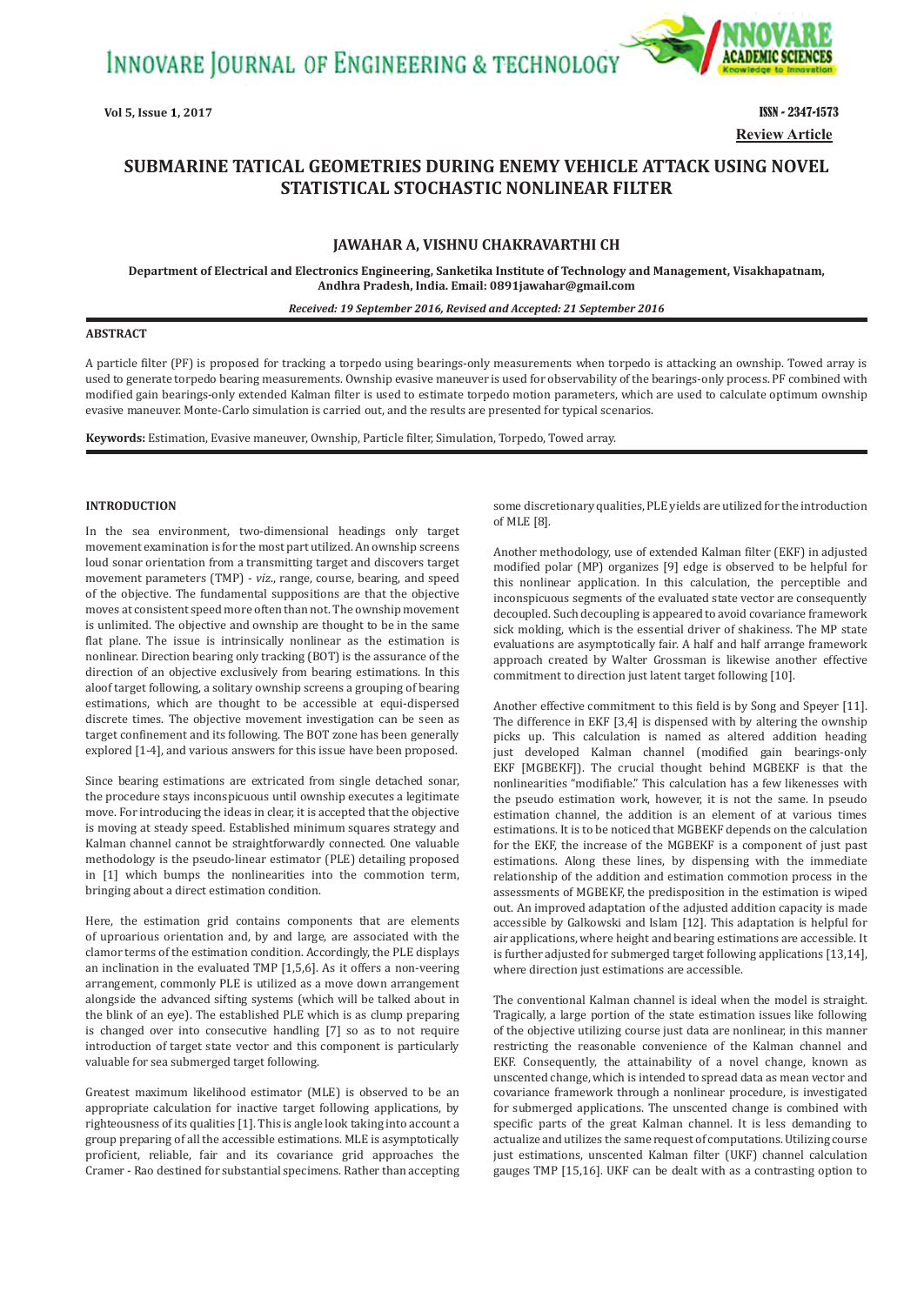MGBEKF. Yet at the same time, the fundamental imperative that is the pdf of commotion in the estimations is to be Gaussian, for ideal results. Consequently, UKF can take up nonlinearity however not non-Gaussian commotion in the estimations.

Particle filters (PF) [17-19] are the new era of cutting edge channels, which are helpful for nonlinear and non-Gaussian applications. PF or sequential Monte-Carlo strategies utilize an arrangement of weighted state tests, called particles, to estimated the back likelihood dissemination in a Bayesian setup. Anytime of time, the arrangement of particles can be utilized to estimated the pdf of the state. As the quantity of particles increment to limitlessness, the estimation approaches the genuine pdf. They give almost ideal state gauges on account of nonlinear and non-Gaussian frameworks, dissimilar to Kalman channel based methodologies. Since PFs do not inexact nonlinearities or non-Gaussian commotion in the framework and utilize an extensive number of particles, they have a tendency to be computationally unpredictable. Be that as it may, with the as of now accessible propelled microchips, the calculation can be effortlessly overseen. PF joined with MGBEKF (PFMGBEKF) is proposed in this paper for inactive heading just torpedo following utilizing towed cluster estimations.

The undertaking is to appraise the torpedo movement parameters, while ownship is in assault by a torpedo. Subsequent to getting the principal contact of the torpedo, ownship tries to escape by doing a specific move. This move depends on 700 relative bearing strategy, which is being utilized by Navy. Here, this first move is called as ownship wellbeing move. The thought is to escape from the field as right on time and fast as could be allowed. When all is said in done, the ownship tries to build the rate in the wake of swinging to the required course. This is required for the ownship to escape from the objective as ahead of schedule as would be prudent.

The ownship's consequent getaway moves can be done in efficient way, if torpedo's extent, bearing, course, and speed are known. As these are not accessible, these are assessed utilizing PFMGBEKF. Here as a course are just accessible, ownship well-being move will be utilized for discernibleness of the procedure. Amid wellbeing move, ownship tries to escape in a manner that extent among ownship and target gets to be most extreme worth with increment in time. Be that as it may, for getting arrangement, it is another route round. Reach ought to abatement to get additionally bearing rate with increment in time. With this limitation, ownship tries to assess the torpedo movement parameters to ascertain legitimate hesitant moves utilizing closest path of approach (CPA) at different time moments and break from torpedo assault.

Section 2 describes mathematical modeling of measurements, PFMGBEKF and CPA. PFMGBEKF is developed and implemented on PC platform using MATLAB. Section 3 describes about implementation aspects of the algorithm. Extensive simulation is carried out and the results are presented for three scenarios. Section 4 covers the limitations of the algorithm, and finally the paper is concluded in Section 5.

### **MATHEMATICAL MODELING**

**State and measurement equations** Let the target state vector be Xs (k) where,

$$
X_{s}(k) = \begin{bmatrix} \dot{x}(k) & \dot{y}(k) & R_{x}(k) & R_{y}(k) \end{bmatrix}^{T}
$$
\n(1)

Where  $\dot{\rm x}({\rm k})$  and  $\dot{\rm y}({\rm k})$  are target velocity components and,  ${\rm R_{_{\rm x}}}$  (k) and  ${\rm R_{_{\rm y}}}$ (k) are range components, respectively. The target state dynamic equation is given by,

$$
X_{s}(k+1)=\phi X_{s}(k)+b(k+1)+\Gamma\omega(k)
$$
\n(2)

Where  $\phi$  and  $b$  are transition matrix and deterministic vector, respectively. The transition matrix is given by,

$$
\varphi = \begin{bmatrix} 1 & 0 & 0 & 0 \\ 0 & 1 & 0 & 0 \\ t & 0 & 1 & 0 \\ 0 & t & 0 & 1 \end{bmatrix}
$$
 (3)

Where t is sample time,

$$
b(k+1) = [0 \ 0 - \{x_0(k+1) - x_0(k)\} - \{y_0(k+1) - y_0(k)\}] \tag{4}
$$

$$
\Gamma = \begin{bmatrix} t & 0 & t^2/2 & 0 \\ 0 & t & 0 & t^2/2 \end{bmatrix}
$$
 (5)

Where  $x_0(k)$  and  $y_0(k)$  are ownship position components. The plant noise  $\varphi(k)$  is assumed to be zero mean white Gaussian with covariance.

$$
E[\omega(k)\omega'(k)] = Q\delta_{kj} \tag{6}
$$

Where 
$$
Q = \begin{bmatrix} t^2 & 0 & t^3/2 & 0 \\ 0 & t^2 & 0 & t^3/2 \\ t^3/2 & 0 & t^4/8 & 0 \\ 0 & t^3/2 & 0 & t^4/8 \end{bmatrix}
$$
 (7)

True north convention is followed for all angles to reduce mathematical complexity and for easy implementation. The bearing measurement,  $B_m$ is modeled as,

$$
B_{m}(k+1) = \tan^{-1}\left(\frac{r_{x}(k+1)}{r_{y}(k+1)}\right) + \varsigma(k)
$$
 (8)

Where  $\varsigma(k)$  is error in the measurement, and this error is assumed to be zero mean Gaussian with variance  $\sigma^2$ . The measurement and plant noises are assumed to be uncorrelated to each other. Equation 8 is a nonlinear equation and is linearized using the first term of the Taylor series for  $\mathrm{R_{x}}$  and  $\mathrm{R_{y}}$ . The measurement matrix is obtained as,

$$
H(k+1) = \begin{bmatrix} 0 & 0 & \hat{R}_y(k+1/k)/\hat{R}^2(k+1/k) & -\hat{R}_x(k+1/k)/\hat{R}^2(k+1/k) \end{bmatrix}
$$
\n(9)

Since the true values are not known, the estimated values of  $R_{y}$  and  $R_{y}$ are used in Equation 9.

## **PF**

The PF is a statistical brute-force approach to estimation that often works well for problems (i.e., systems that are highly nonlinear) that are difficult for the conventional Kalman filter. Let us derive the basic idea of the PF, it was invented to numerically implement the Bayesian estimator. The main idea is intuitive and straight forward. At the beginning of the estimation problem, we randomly generate N state vectors based on the initial pdf  $P(X_s(0))$  (which is assumed to be known). These state vectors are called particles and are denoted as  $X_{s}(k/k)$  (k=1, 2,....,N). At each time step, we propagate the particles to the next time step using the process equation.

$$
X_s(k+1/k) = f(X_s(k-1/k), w(k+1)), (k=1, 2, \dots, N)
$$
\n(10)

Where each w(k+1) noise vector is randomly generated on the basis of the known pdf of w(k). After we receive the measurement at time k, we compute the conditional relative likelihood of each particle  $X_s(k+1/k)$ . That is, we evaluate the pdf  $P(Z(k)|X_s(k+1/k))$ . This can be done if we know the nonlinear measurement equation and the pdf of the measurement noise. For example, if an m-dimensional measurement equation is given as  $Z(k)=h(X_s(k))+v(k)$  and  $v(k)\sim N(0,R)$  then a relative likelihood q(k), that the measurement is equal to a specific measurement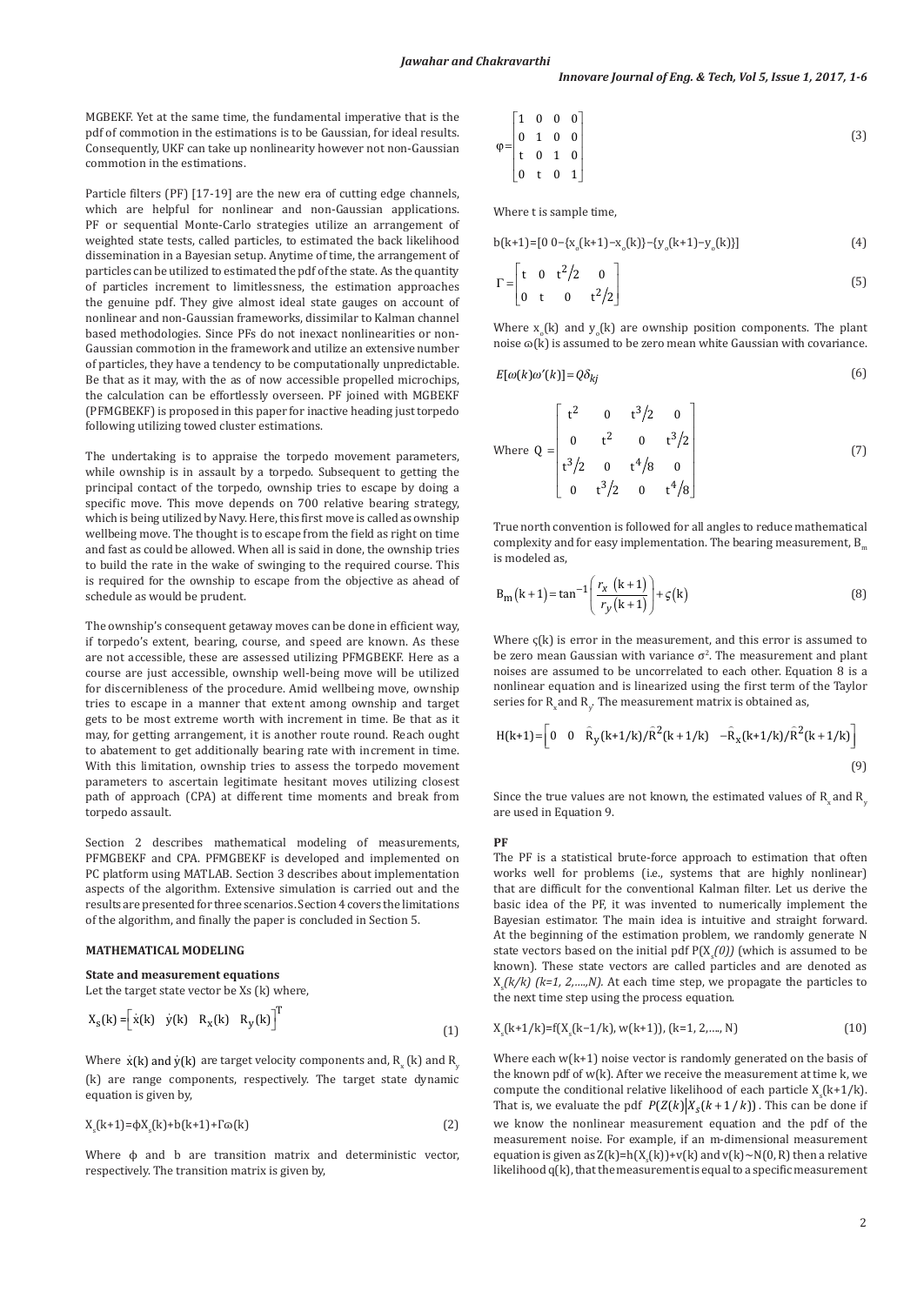$z^*$  given the premise that  $X_s(k)$  is equal to the particle  $X_s(k+1/k)$  can be computed as follows [18].

$$
q(k)=P[Z(k)=z^*|X_s(k)=X_s(k+1/k)]
$$
  
=P[v(k)=z^\*-h(X\_s(k+1/k))]  

$$
\sim \frac{1}{(2\Pi)^{m/2}|R|^{1/2}} \exp\left(\frac{-[z^*-h(X_s(k+1/k))]^T R^{-1}[z^*-h(X_s(k+1/k))]}{2}\right)
$$
  
(11)

The  $\sim$  symbol in the above equation means that the probability is not really given by the expression on the right side, but the probability is directly proportional to the right side. Hence, if this equation is used for all the particles,  $X_s(k+1/k)$  (k=1, 2.,N), then the relative likelihoods that the state is equal to each particle will be correct. Now we normalize the relative likelihoods obtained in Equation 11 as follows.

$$
q(k) = \frac{q(k)}{\sum_{i=1}^{N} q(i)}
$$
(12)

Now we resample the particles from the computed likelihoods and a new set of particles that are randomly generated on the basis of the relative likelihoods q(k).

### **Particle filtering combined with other filters**

One approach that has been proposed for improving particle filtering is to combine it with another filter such as the EKF, UKF, or MGBEKF [18]. In this approach, each particle is updated at the measurement time using the EKF, UKF or MGBEKF and then resampling (if required) is performed using the measurement. This is like running a bank of N Kalman filters (one for each particle) and then adding a resampling step after each measurement. *After* Xs *(k+1/k)* is obtained, it can be refined using the EKF, UKF or MGBEKF measurement-update equations. In this paper, PF is combined with the MGBEKF.  $X_s(k+1/k)$  is updated to  $X_s(k+1/k+1)$  according to the following MGBEKF equations [18].

$$
P(k+1/k)_{i} = \phi(k+1/k)_{i} P(k/k)_{i} \phi^{T}(k+1/k)_{i} + \Gamma Q(k+1)\Gamma^{T}
$$
\n(13)

$$
G(k+1)i = P(k+1/k)iHT(k+1)i[σ2+H(k+1)iP(k+1/k)iHT(k+1)i]-1
$$
 (14)

$$
X_{s}(k+1)/K+1]_{i} = X_{s}(k+1/k)_{i} + G(k+1)_{i}[B_{m}(k+1) - h(k+1, X_{s}(k+1/k))]
$$
 (15)

$$
P(k+1/k+1)_i = [I - G(k+1)_i g(B_m(k+1), X_s(k+1/k)_i)]
$$
  
 
$$
*P(k+1/k)_i [I - G(k+1)_i g(B_m(k+1), X_s(k+1/k)_i)]^T
$$
  
 
$$
+ \sigma^2 G(k+1)_i G^T(k+1)_i
$$

 $(16)$ 

Where  $G(k+1)$  is Kalman gain,  $P(k+1/k)$  is a priori estimation error covariance for the i<sup>th</sup> particle and  $g(.)$  is modified gain function.  $g(.)$  is given by,

$$
g = \left[0 \quad 0 \quad \cos B_m / (\hat{R}_x \sin B_m + \hat{R}_y \cos B_m) \quad \sin B_m / (\hat{R}_x \sin B_m + \hat{R}_y \cos B_m)\right]
$$
\n(17)

Since true bearing is not available in practice, it is replaced by the measured bearing to compute the function g (.).

### *Resampling*

In every update of PFMGBEKF, it is monitored to decide whether resampling of particles in respect of target state vector and its covariance matrix is required or not. Resampling is required when the effective sample size,  $N_{\text{eff}}$ <N/3 [18].

Where 
$$
N_{\text{eff}} = \frac{1}{\sum_{i=1}^{N} q_i^2}
$$
 (18)

Whenever resampling is required, the following procedure based on weights of particles is adopted. In this method, weights are sorted in descending order. The corresponding original indexes before sorting are remembered. Then, replication of particles (both the state and covariance matrices) is carried out in proportion to the weights of the particles starting with the particle with maximum weightage. This procedure is repeated for the particle with the next maximum weightage. This process is continued till all the particle positions are filled up. This method is close to the method suggested by Ristick *et al*. [17].

**CPA**

Let us assume that a target and ownship are moving at predefined constant velocities. At a certain point of time, these vehicles move through a point at which minimum distance will be there between them. This minimum distance is called CPA. Once torpedo motion parameters are estimated using PFMGBEKF, CPAs are calculated for all possible ownship evasive courses (say 0-360 in step of 1°). Ownship will do evasive maneuver in the course at which maximum CPA is generated. CPA is calculated as follows.

It is assumed that target motion parameters and ownship parameters are known. Initially, ownship is at the origin. Let the ownship and target courses be φ and ψ, respectively. The distance between target and ownship positions at time t can be derived as follows (Fig. 1):

$$
x_t = R \sin B + (V_t \sin \psi - V_0 \sin \phi) t \tag{19}
$$

$$
y_t = R \cos B + (V_t \cos \psi - V_0 \cos \phi) t
$$
 (20)

Where  $\bm{{\mathsf{V}}}_{\text{t}}$  and  $\bm{{\mathsf{V}}}_0$  are the speeds of target and ownship, respectively.

To simplify the Equation 20.

Let 
$$
p = R \sin B
$$

 $n = R$  cosB

$$
m = (V_{t} \sin \psi - V_{0} \sin \varphi)
$$

 $n=[V \cos \psi - V_0 \cos \phi]$ 

Then eqn. $(19)$  & eqn.  $(20)$  become,



**Fig. 1: Ownship and target encounter**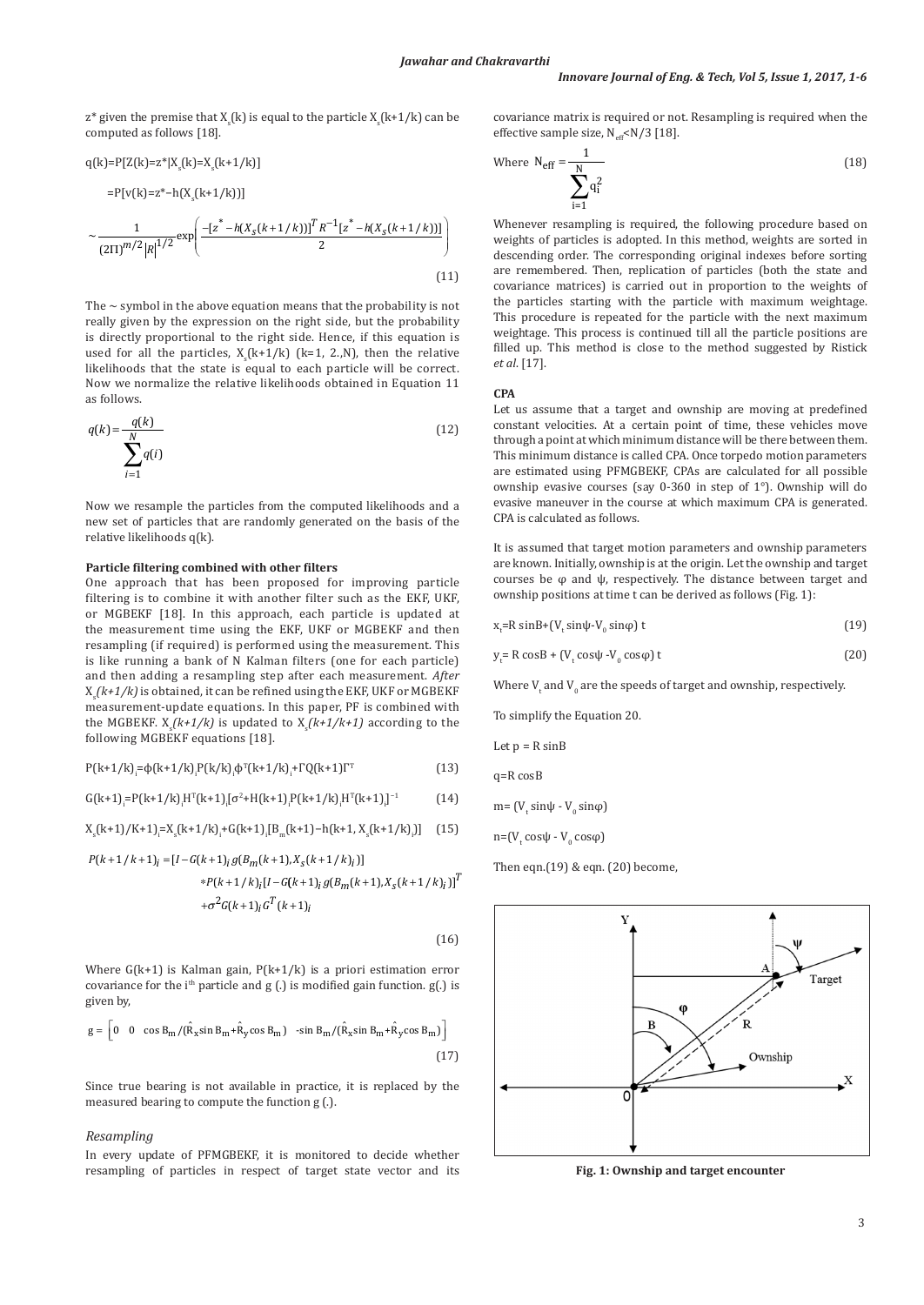$x = (p + mt)$  $= (p + mt)$  (21)

$$
y_t = (q + nt) \tag{22}
$$

The distance  $\mathtt{R}_\mathfrak{t}$  between ownship and target is given by

$$
R_t = \int (p+mt)^2 + (q+nt)^2
$$

By differentiating  $R_t^2$ w. r. t to time and equating it to zero,

$$
\frac{d}{dt} (R_t^2) = 2(m^2 + n^2) t + 2 (m p + n q) = 0
$$
\n(23)

For a particular value of t say t = tm *Equation (2*3) *can be written as*

$$
t_m = \frac{(pm+qn)}{m^2 + n^2}
$$
 (24)

At this stage, taking second derivative, we have,

$$
\frac{d^2}{dt^2} (R_t^2) = 2(m^2 + n^2)
$$
 (25)

And it is always >0. Hence,  $t_m$  gives minimum time at which the distance R is minimum. If  $t_m ≤0$ , it implies that present range is CPA and time to reach CPA point is zero. If  $t \geq 0$ , substituting the value of  $t_{\infty}$  in Equation 21, we will get  $R_t^2$  as follows:

 $R_t^2 = (p^2+q^2)+(m^2+n^2) (-p^2+q^2) (m^2+n^2))^2 + 2 (p^2+q^2) (-p^2+q^2)$  $(m^2+n^2)$ 

 $=(p^2+q^2)+(p m + q n)^2/(m^2+n^2)-2(p m + q n)^2/(m+n)^2$ 

 $=(p^2+q^2)-(p m+q n)^2/(m^2+n^2)$  $(26)$ 

since  $R^2 = p^2 + q^2$ , Equation 26 can be modified as follows:

$$
R_t^2 = R^2 - (p^*m + q^*n)^2 / (m^2 + n^2)
$$
\n(27)

 $R_t$  is nothing but CPA. So,

$$
CPA = \left[ \frac{R^2 - (pm + qn)^2}{m^2 + n^2} \right]
$$
 (28)

#### **IMPLEMENTATION AND SIMULATION**

For the implementation of the algorithm, the initial estimate of target state vector is chosen as follows. As only bearing measurements are available, it is not possible to guess the velocity components of the target. Hence, these components are each assumed as 15 m/second, which are close to the realistic speed of the torpedo. The range of the day, say 10,000 m, can be utilized in the calculation of initial position components of the torpedo as follows:

$$
X(0|0) = [15 15 10000 \sin B_{m} 10000 \cos B_{m}]^{T}
$$
 (29)

It is assumed that the initial estimate,  $X(0|0)$  is uniformly distributed. Then, the elements of initial covariance diagonal matrix can be written as,

$$
P(0/0) = Diag \left[ \frac{4 \times \dot{x}^2 (0/0)}{12} \quad \frac{4 \times \dot{y}^2 (0/0)}{12} \quad \frac{4 \times \dot{r}_x (0/0)}{12} \quad \frac{4 \times \dot{r}_y (0/0)}{12} \right]
$$
\n(30)

As PF is combined with MGBEKF, 1000 particles (almost similar performance is achieved with 10000 particles) are used to estimate target motion parameters.

The measurement interval is assumed to be 1 second. It is also assumed that TA maximum auto detection range limit is 10,000 m. Estimation of torpedo motion parameters is stopped when the range is 500 m. Maximum ownship speed is 11 m/second. Ownship turning rate is considered 1°/second. It is assumed that measurements are corrupted with 1° r.m.s error of Gaussian distribution. All angles are considered with respect to True North 0-360°, clockwise positive. For the purpose of presentation, three scenarios as shown in Table 1 are considered for evaluation of the algorithm. The results obtained for the scenarios 1-3 are shown in Figs. 2-4, respectively. The estimated solution is said to be converged when,<br>a. Frror in the p

The convergence time to obtain all the target motion parameters with the required accuracy for each scenario is shown in Table 1. The

Error in the range estimate ≤20% of the actual range

- b. Error in the course estimate ≤5°
- c. Error in the speed estimate ≤4 knots.



**Fig. 2: (a) Error in range estimate, (b) error in course estimate, (c) error in speed estimate for scenario 1**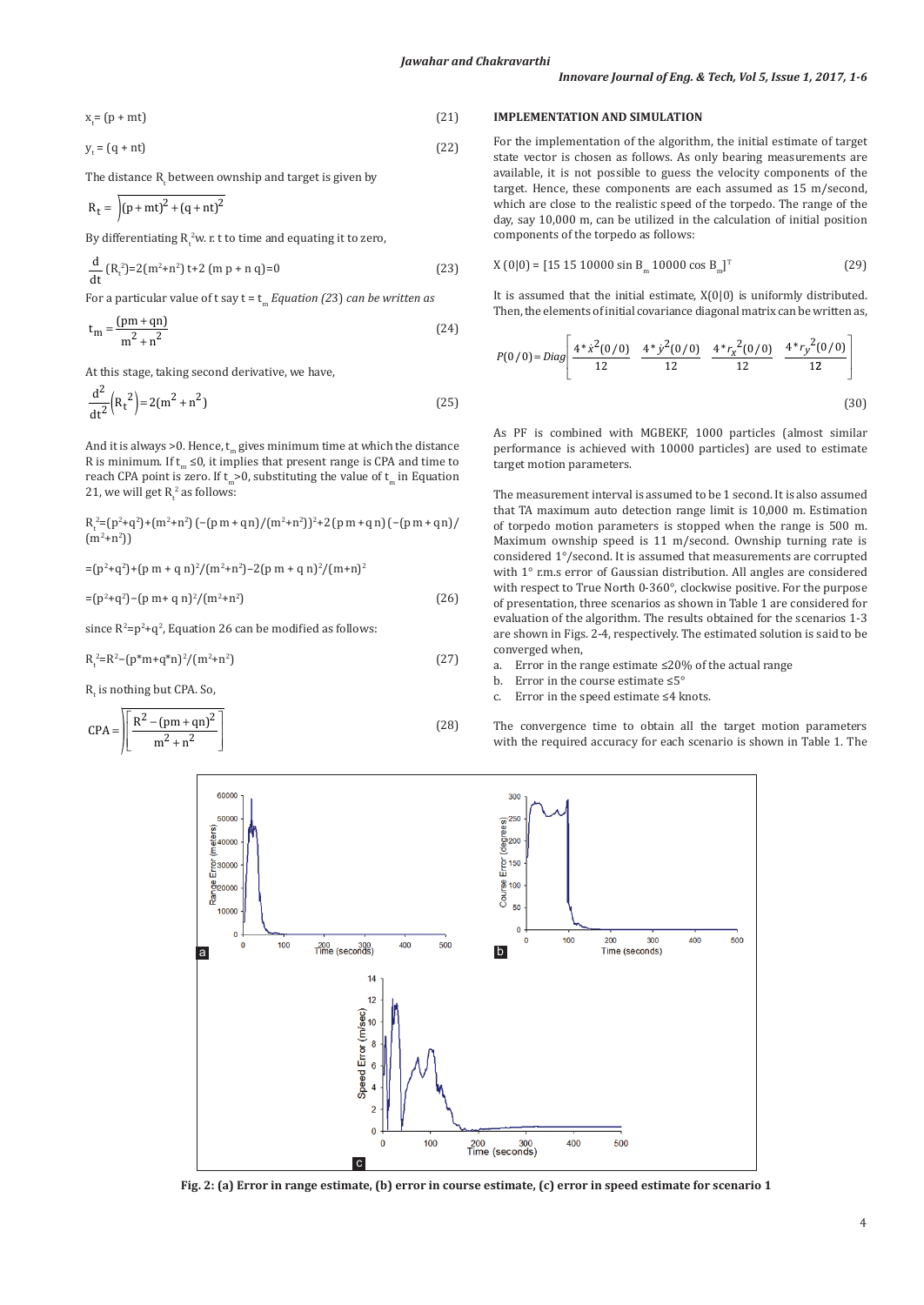

**Fig. 3: (a) Error in range estimate, (b) error in course estimate, (c) error in speed estimate for scenario 2**



**Fig. 4: (a) Error in range estimate, (b) error in course estimate, (c) error in speed estimate for scenario 3**

| S. No. | Initial range<br>(m) | Initial bearing | Target speed<br>(m/second) | <b>Target course</b><br>r٥١ | Ownship speed<br>(m/second) | Ownship<br>course $(°)$ | Convergence<br>time (second) |
|--------|----------------------|-----------------|----------------------------|-----------------------------|-----------------------------|-------------------------|------------------------------|
|        | 4500                 | 90              | 15.45                      | 293(0°)                     | 6.18                        |                         | 145                          |
|        | 6000                 | 270             | 15.45                      | 66.42 $(0^{\circ})$         | 6.18                        | n٥                      | 128                          |
|        | 5000                 | 320             | 15.45                      | 125(0°)                     | 6.18                        | n۰                      | 124                          |

ownship evasive maneuver for each scenario is based on CPA. As it is straightforward to find out maximum CPA using Equation 28, CPA results are not presented in the paper.

#### **Limitations of the algorithm**

Angle on target bow (ATB) is the angle between the target course and line of sight. When ATB is more than 60°, the distance between the